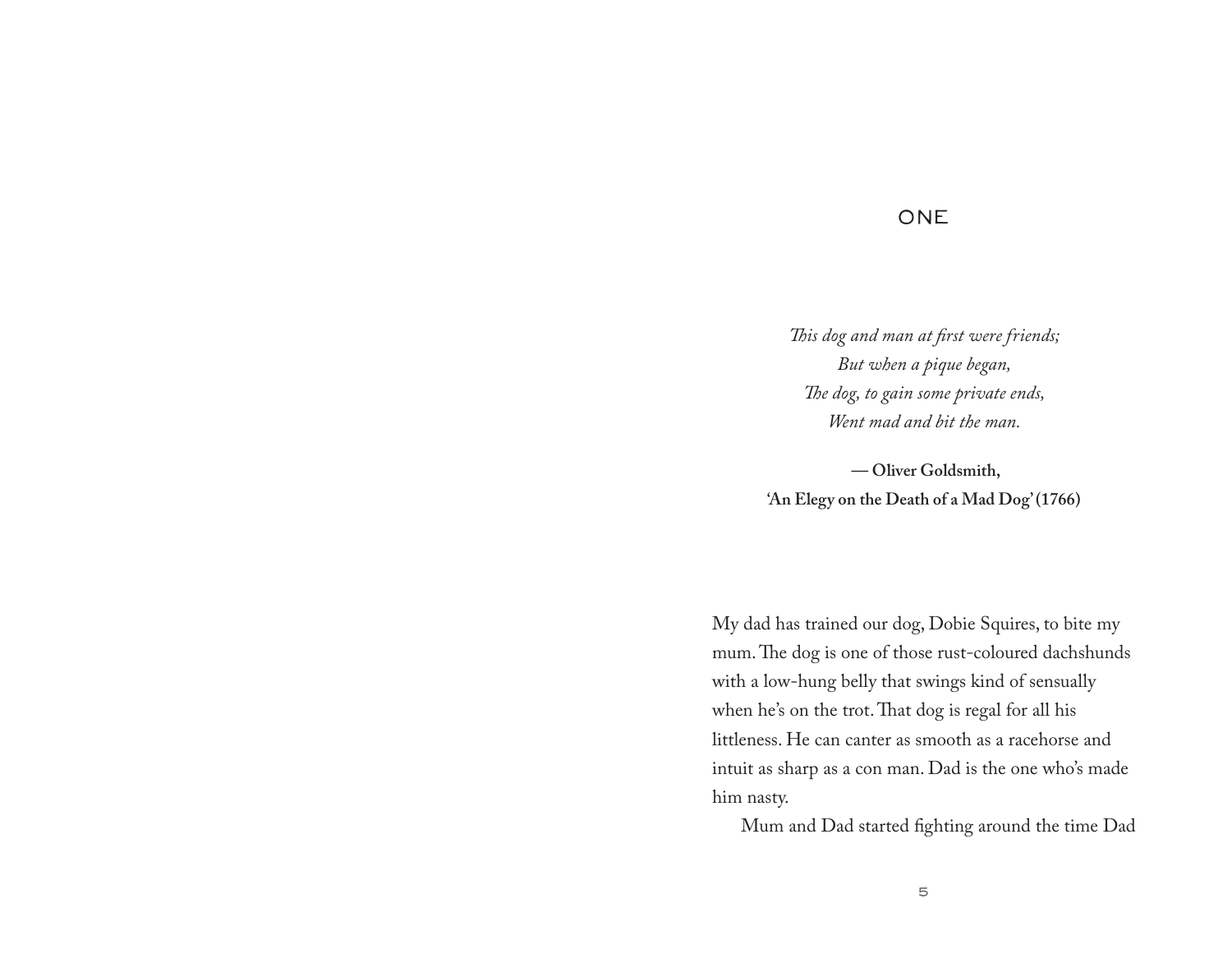trimmed his pubes. I wasn't supposed to know that, but I heard it all. It seems Dad had never been much into the whole grooming thing down there throughout the marriage, so Mum found his sudden desire to mow the lawn, so to speak, somewhat suspicious. Rightly so, I reckon. Dad made out Mum was paranoid and said he didn't chuck a wobbly when Mum shaved her pits, so what's the problem? Mum reminded Dad of the time Dave down the street wanted to borrow Dad's chainsaw and how Dad had spent two hours cleaning and oiling it for him first. Dad had never been much into his chainsaw until he found someone else wanted to use it.

So they started fighting over Dad's pubic hair and then never stopped. It was one thing after another after that, although from a spectator's point of view the pubes fight was the best. The others were more run-of-the-mill stuff: Who let the air out of my tyres? Who fed my fish naphthalene flakes? Who soaked my toothbrush in chilli oil? Who peed in my briefcase? And so on and so forth. Although I must admit that it was I, innocent child and victim of my parents' outrageous behaviour towards one another, who actually peed in Dad's briefcase. He'd refused to up my allowance in accordance with market trends and inflation, so I retaliated in a way I thought he'd best understand. And I knew he'd think Mum had done it.

It was the involvement of Dobie Squires that changed things. I'm not altogether sure how Dad did it. I know it involved the pilfering of a brand-new bottle of Mum's favourite perfume (where the hell is my bottle of Sarah Jessica Parker bloody Lovely?). It also involved some covert training obviously undertaken with more secrecy than Dad's affair with the lady who liked a bald fatty, because Mum never found out about it. All I know is that one day the fights changed because Dad came to the party with a brand-new sidekick. Dobie Squires.

They were in the kitchen. So was I. They'd given up trying to fight out of hearing and/or sight of me. Neither of them had the self-control to pace themselves, nor attempt cordiality out of respect for me. I think they just didn't see me anymore. So here we were, in the kitchen, together. Dad baited and Mum riposted. The yelling began. A reference once again to genital fur (2 points), parried by a fat joke of surprising ingenuity (2.5), deflected by a fairly predictable quip about potency or lack thereof (1.8), countered by *'Gitah!'*  That's what we all heard, including Dobie Squires, who promptly lunged forward from between Dad's legs and landed a vice grip on Mum's ankle, teeth exposed and lips aquiver. Mum howled in pain. Or perhaps horror. You see, it took me only a moment to understand the command. I'm guessing Mum figured it out, too. *Gitah.*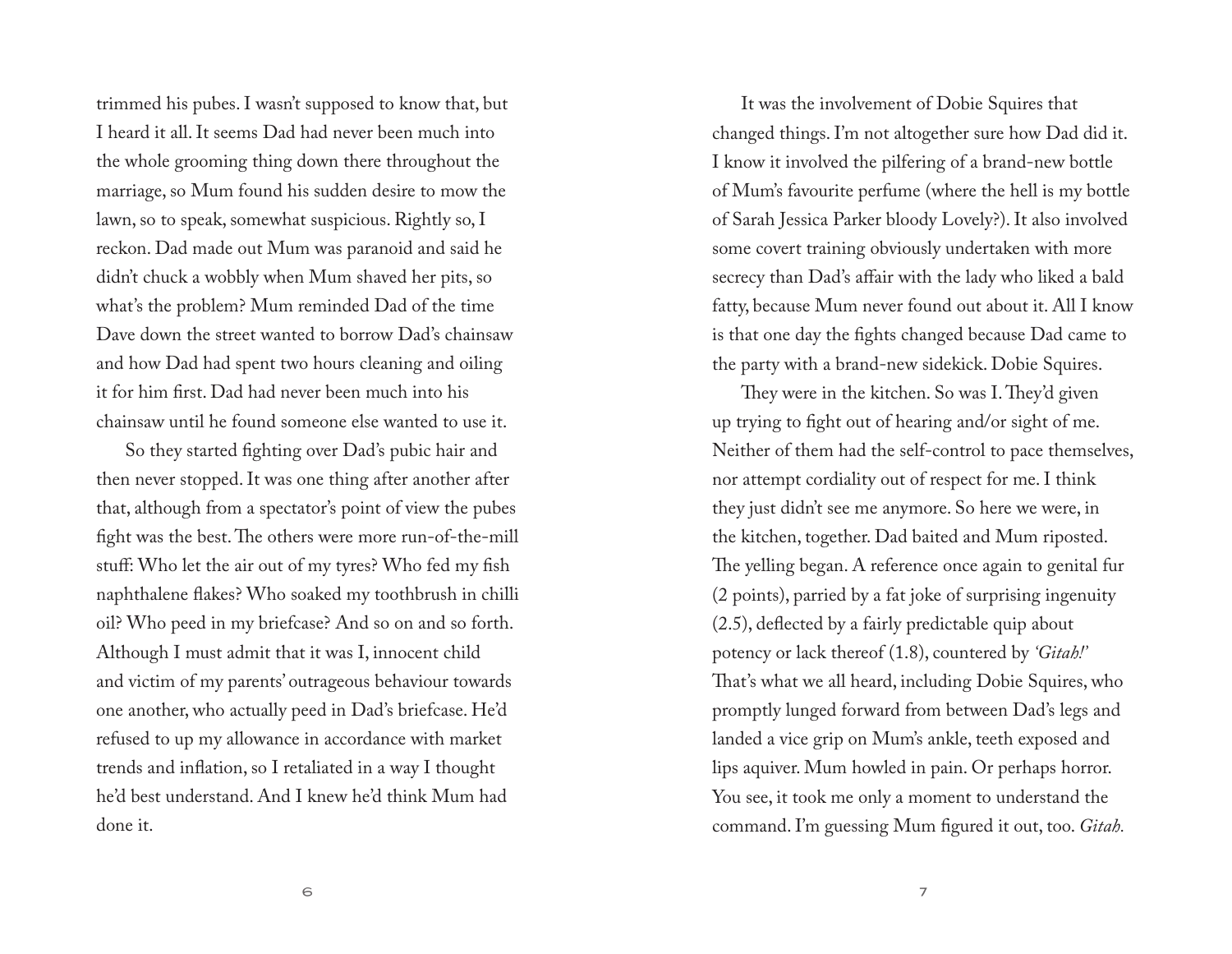Get her. I couldn't believe it. Dad had put the dog on Mum.

That's how it was that first time. And it continues that way. It's ingenious, really. Dad hasn't trained just Dobie Squires. He's trained Mum, too. Anytime Mum gets out of hand, Dad tells Dobie Squires to gitah. And Mum gets bitten. Some of the bites are truly awful. The bruises around the puncture wounds spread dark and wide as a purple sunset. Even when Dobie Squires misses, the fear of the attempt alone is enough to shut Mum up pretty quick. She's never retaliated against Dobie, though. Not once. I think she reckons it would be cruel to kick the dog. Or maybe she's just afraid to. Maybe by the time the thought of retaliation had occurred to her, she had already been trained.

The fighting has stopped. Sometimes Dad rattles Mum's chain anyway, always with the confidence that she won't react. He watches her bristle, and it pleases him. She's become a big swallower, her throat flexing through a great rolling gulp every time Dad gives her a poke. These days, he doesn't seem to get the same joy out of it, though. Almost as if he needs, and misses, his nemesis. Once I came home from school and found Dobie Squires had bailed Mum up in the garden. She was standing slightly bent over in a flowerbed, holding one gardening glove, sobbing. Dobie Squires was a

couple of feet away, just holding Mum there with bared teeth and guttural growl. When Dad came out to see what all the fuss was about, he just called Dobie off. Simple as that. I know it's awful, but I couldn't help thinking what a wasted opportunity that was. Not that I wanted Mum to get bitten or anything, but it did occur to me that having gone to the trouble of training the pair of them, Dad was not exploiting the situation as fully as he might have. His heart just doesn't seem in it anymore.

The irony of all this is that it was Mum who chose Dobie Squires in the first place. She got him from the dog shelter. She saw one of those appeals on an evening tabloid telly show. They were asking for people who had big hearts and a need for companionship to adopt abandoned dogs. Mum does have a big heart and a need for companionship, but I bet while she was bailed up in the flowerbed that day she had a rethink about why old Dobie might have been abandoned in the first place. Anyway, she went and bought him and brought him home, and he really was her dog. Which makes Dad's turning of the beast even more impressive, if you ask me. He was already called Dobie Squires, apparently. Well, he'd have to be, wouldn't he? Who in their right mind would name a dog Dobie Squires? The people at the dog shelter told Mum that if she wanted to change it she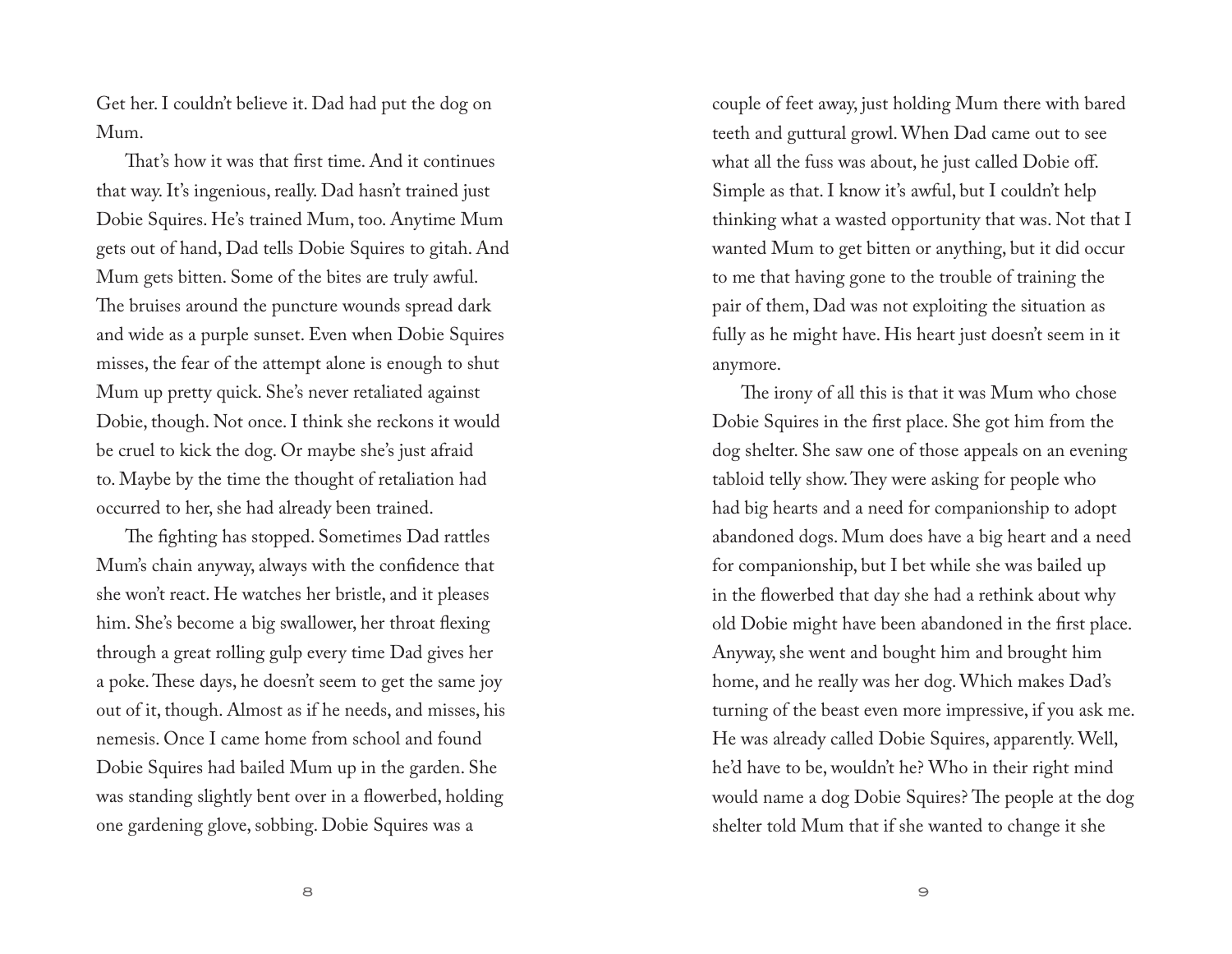should choose something that sounded very similar and work it in over time. Trouble was, none of us could think of anything good that sounded remotely like Dobie Squires. Ergo Dobie Squires he remains.

So here it is, in my own home, a priceless life-lesson on how our choices can come up and bite us on the arse. Literally, in some cases. Of course, I didn't see it when it was happening. We never do, do we? But some time later, that saucy old wench Hindsight sauntered up and planted a big wet tonguey on me. And I got it. I saw it. I learned it. And it didn't change a thing.

## TWO

*Where Ignorance is Bliss, 'Tis Folly to be Wise.*

 **— Thomas Gray, 'Ode on a Distant Prospect of Eton College' (1742)**

I was initially quite disturbed on learning that the colloquial name for a dachshund is sausage dog. A kid at school told me. He also told me that's where sausages come from. I was younger and full of trust at the time and, having no other source of reference against which to verify the truthfulness of such schoolyard doctrine, I believed it. We eat a lot of sausages at home. They're a cheap meal, you see. We have them fried up with onion gravy and in bread smothered with tomato sauce and baked poking out of a slab of crusty mash and even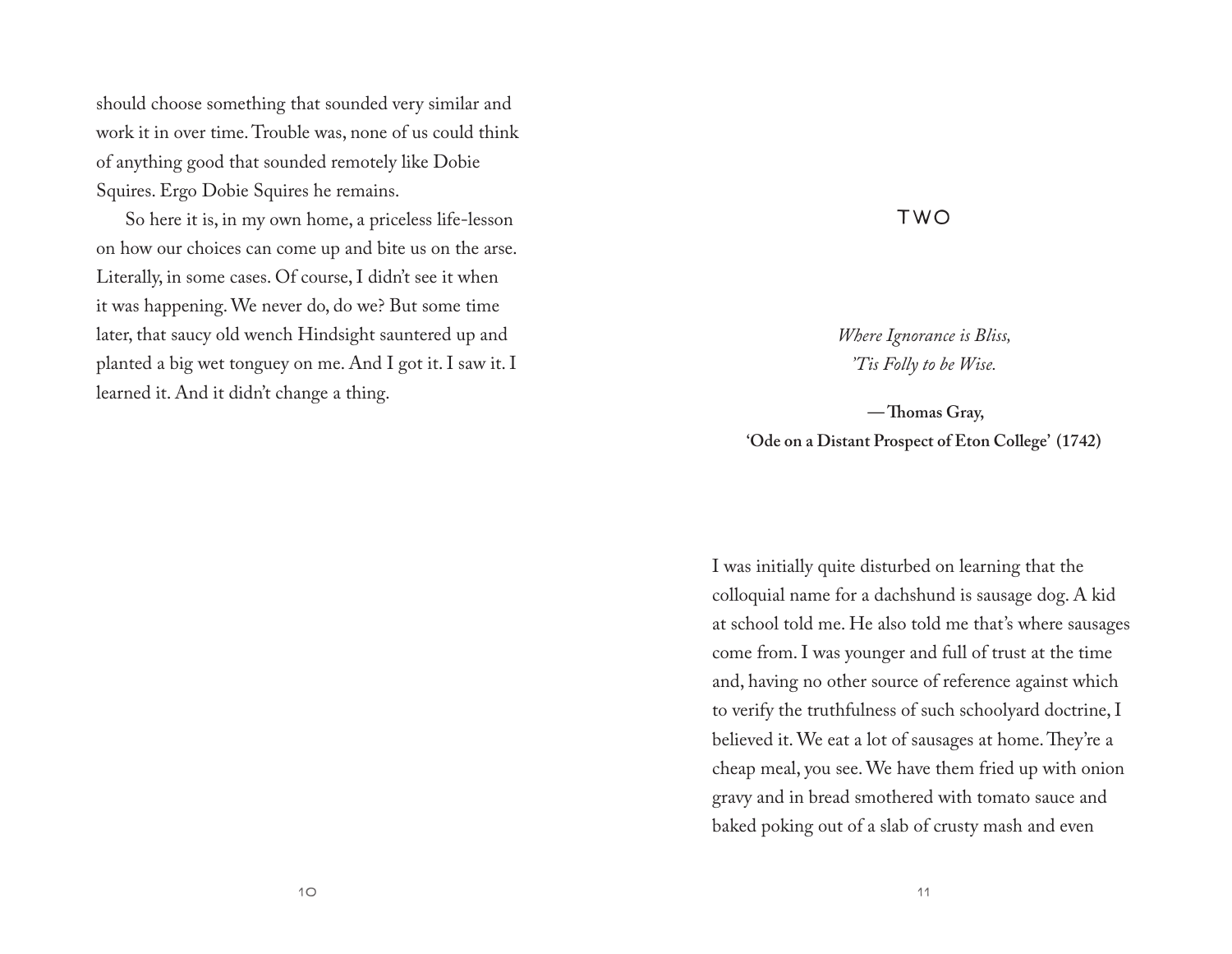curried with apples and banana. I'd never been that fond of sausages to begin with (I don't like those hard pellets of gristle you find in them), and getting the goods on their canine origins did nothing to improve my palate. I refused to eat them for a while after that and became a bit more protective of Dobie Squires.

That was the first time I can remember consciously thinking: I wish I didn't know that*.* It was the first of many times. I'm nearly always disappointed with any new information I receive. And I'm not talking about the stuff they teach you in school. Ninety per cent of the information we sop up in school hours is useless crap. Everyone knows that. I'm talking about life stuff. All those little bits and pieces of unsolicited knowledge that fly at us from birth. All the stuff that is supposed to help us *get on with it*, as my parents are fond of saying. Very little of what I've learned in life, about life, has been useful or edifying. (Except when Farley McMillan, who everyone said is gay, showed me how to beat off in the school dunnies in Grade 7.)

Information doesn't have to be true in order to suck, either. Learning that sausages did not come from sausage dogs did nothing to alleviate the horror that initial erroneous information lodged in me. It stayed lodged. (Although that might have had something to do with the fact that the truth about sausages is no more

appetising than the lie.) Whether it's true or not, real or made up, I just don't want to know most of what I am told. I think it has to do with agendas. I picked up on agendas pretty early. Given my parents' method of relating to one another, this should not be surprising. I quickly learned that it wasn't just inside my own home that people carried loaded dice. It's almost always the unspoken stuff that is far more interesting, far more revealing, and far more useful. What amazes me is that most grown-ups I know never seem able to work out that real power lies not in holding tight to one's own agenda but in working out the agenda of the other person.

Let's take our neighbours, for example. (Incidentally, I am in love with the girl next door, but that's not important right now and I'll talk about it later.) My parents and our neighbours don't get on. I have yet to fully consider how this will affect my plans for the neighbours' daughter. But I digress. My parents and our neighbours haven't got on for years. It's the one area where my parents seem united. I don't think anyone can really remember how it all started. I've heard different stories/fights throughout my childhood: 'You poisoned our grapevine …'; 'You poisoned our dog …'; 'You let the air out of our tyres …'; 'You pissed in our milk bottles …' (Sorry, that was me again.) The point is that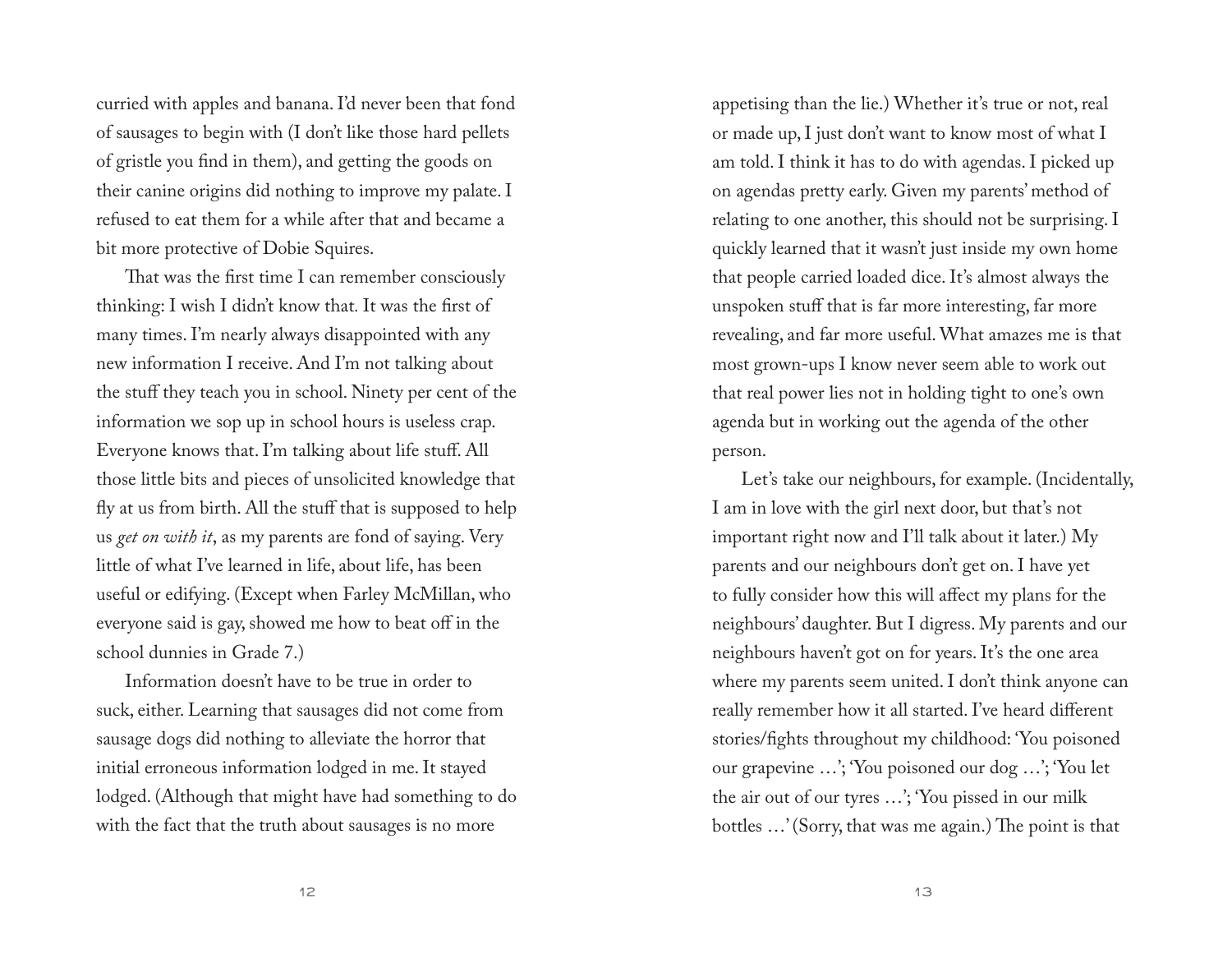they hate each other. They don't know why, they just do. And they have surprisingly similar agendas.

My dad, deep down, feels out of control. He has a shit job as one of those booksellers who drive around to businesses and factories with a box of shit books and then have to try and flog as many as they can to make a shit wage. He really wants to be selling nuts and bolts, or modems and fax machines. But he is selling books and he thinks, again deep down, that bookselling is feminine. A girl job. He doesn't even like books. He especially hates that some of the books he lugs around are cooking and craft books. So he feels out of control. People who feel out of control are always spoiling for a fight just to prove how in control they really are. They're stupid like that.

Then there's our neighbour. This fellow always looks like he has a mouthful. It's because of his teeth. He has these big teeth. Big, waxy-looking teeth, and lips that stretch like custard skin and never seem to move when he talks. He's always smiling with those custard lips, all smarmy and familiar-like, but you get the impression he'd just as quickly back over you in one of his limos. You see, that's what he does for a crust. Drives limos. Mostly for weddings, but he'll do a drunken twenty-first as well if you pay the surcharge for post-party cleaning. Therein lies the rub. No matter which way you slice it,

if you're being paid to drive other people around town (and clean up their hurl and wee), you're at the bottom of the food chain. Call it having your own business, or being self-employed, or whatever else you want, but you're in service, my friend. People in service have no control. They're all operating on someone else's timetable. A man's got to resent that.

So you've got two blokes living next door to each other, each wondering where and when during the preceding years they lost their balls. (I'm not sure my dad's ever descended, but that's another story.) There's a proper word for it. I learned this word in a book. The word is *emasculation*. It means feeling as if your bits have been removed. That's putting it very simply, of course. Naturally, the book I was reading at the time was not a schoolbook. I attend a pretty swanky religious college (we eat a lot of sausages to pay those fees, let me tell you), and there are no books in our library that make reference to testicles, attached or not. We're not supposed to have sexual organs at my school. (Poor old Farley McMillan was expelled after finding his.) I check my jocks every night when I get home, just to make sure this expensive education isn't emasculating me. (Talk about agendas.) So anyway, you've got these two emasculated blokes living right next door to one another, thumping their chests and screaming at each other like